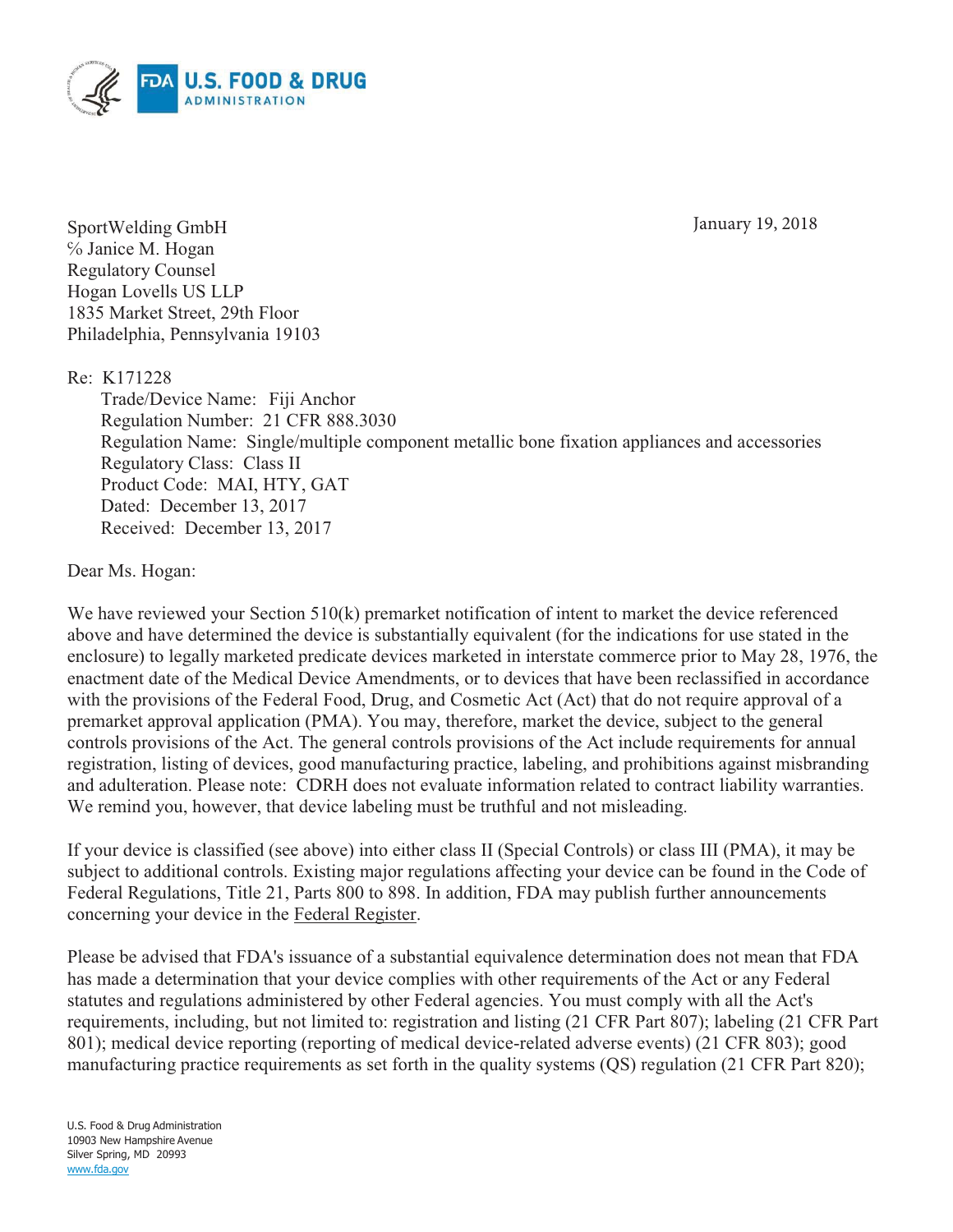and if applicable, the electronic product radiation control provisions (Sections 531-542 of the Act); 21 CFR 1000-1050.

Also, please note the regulation entitled, "Misbranding by reference to premarket notification" (21 CFR Part 807.97). For questions regarding the reporting of adverse events under the MDR regulation (21 CFR Part 803), please go to http://www.fda.gov/MedicalDevices/Safety/ReportaProblem/default.htm for the CDRH's Office of Surveillance and Biometrics/Division of Postmarket Surveillance.

For comprehensive regulatory information about medical devices and radiation-emitting products, including information about labeling regulations, please see Device Advice (https://www.fda.gov/MedicalDevices/DeviceRegulationandGuidance/) and CDRH Learn (http://www.fda.gov/Training/CDRHLearn). Additionally, you may contact the Division of Industry and Consumer Education (DICE) to ask a question about a specific regulatory topic. See the DICE website (http://www.fda.gov/DICE) for more information or contact DICE by email (DICE@fda.hhs.gov) or phone (1-800-638-2041 or 301-796-7100).

Sincerely,

# Katherine D. Kavlock -S

for

Mark N. Melkerson **Director** Division of Orthopedic Devices Office of Device Evaluation Center for Devices and Radiological Health

Enclosure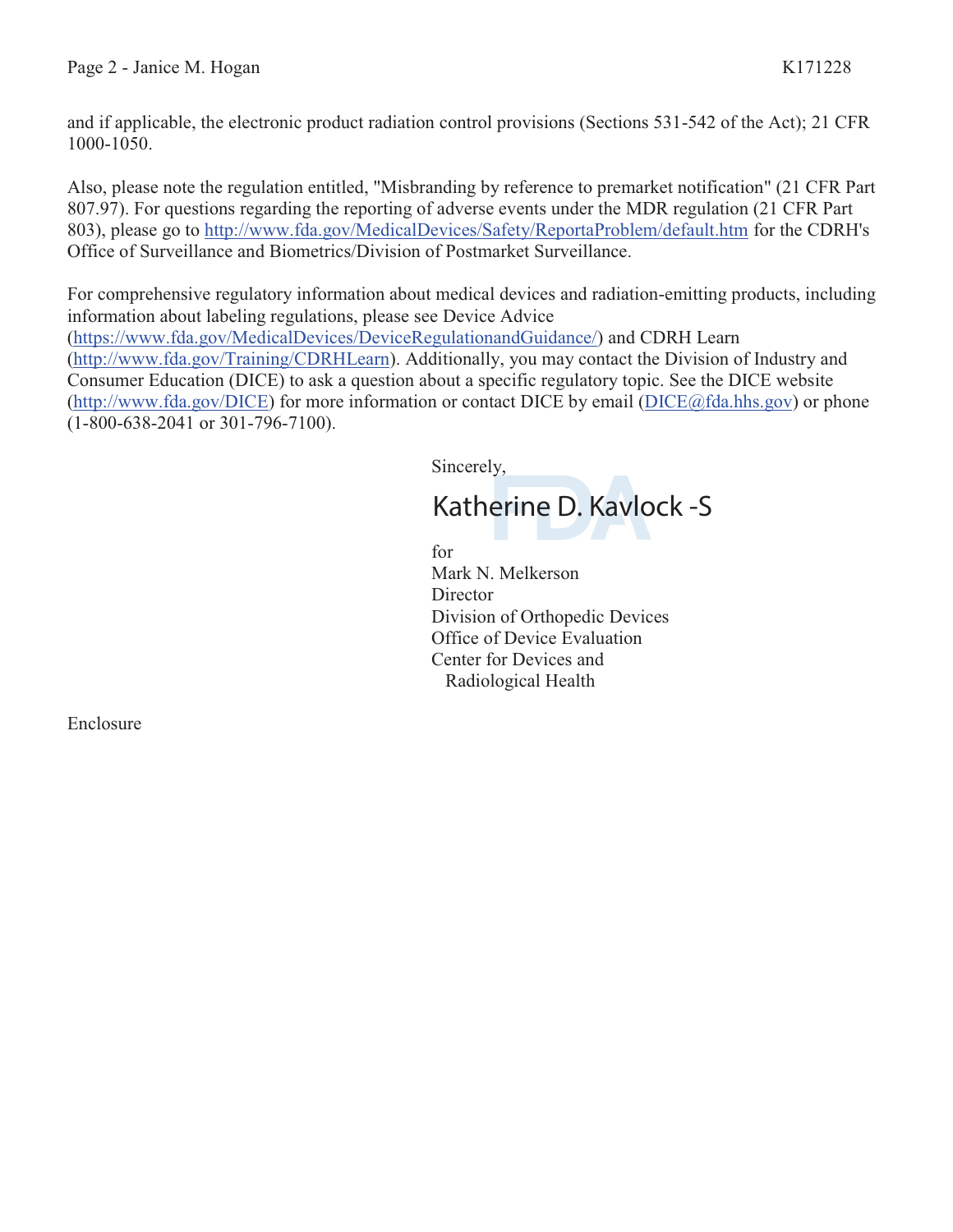510(k) Number *(if known)* 

K171228 Device Name

Fiji Anchor

Indications for Use *(Describe)*

The Fiji Anchor is intended to be used for suture or tissue fixation in the foot, ankle, hand, wrist, elbow, and shoulder. The Fiji Anchor is designed only to be inserted with the BoneWelder 150-W1 system. Specific indications are listed below:

Elbow: Ulnar or Radial Collateral Ligament Reconstruction

Shoulder: Bankart Repair, Capsular Shift or Capsulolabral Reconstruction

Hand/Wrist: Scapholunate Ligament Reconstruction, Carpal Ligament Reconstruction, Repair/Reconstruction of collateral ligaments, Repair of Flexor and Extensor Tendons at the PIP, DIP and MCP joints for all digits, digital tendon transfers

Foot/Ankle: Lateral Stabilization, Medial Stabilization, Metatarsal Ligament Repair, Hallux Valgus reconstruction, digital tendon transfers, Mid-foot reconstruction

Type of Use *(Select one or both, as applicable)*

 $\boxtimes$  Prescription Use (Part 21 CFR 801 Subpart D)

 $\Box$  Over-The-Counter Use (21 CFR 801 Subpart C)

### **CONTINUE ON A SEPARATE PAGE IF NEEDED.**

This section applies only to requirements of the Paperwork Reduction Act of 1995.

#### **\*DO NOT SEND YOUR COMPLETED FORM TO THE PRA STAFF EMAIL ADDRESS BELOW.\***

The burden time for this collection of information is estimated to average 79 hours per response, including the time to review instructions, search existing data sources, gather and maintain the data needed and complete and review the collection of information. Send comments regarding this burden estimate or any other aspect of this information collection, including suggestions for reducing this burden, to:

> Department of Health and Human Services Food and Drug Administration Office of Chief Information Officer Paperwork Reduction Act (PRA) Staff *PRAStaff@fda.hhs.gov*

*"An agency may not conduct or sponsor, and a person is not required to respond to, a collection of information unless it displays a currently valid OMB number.*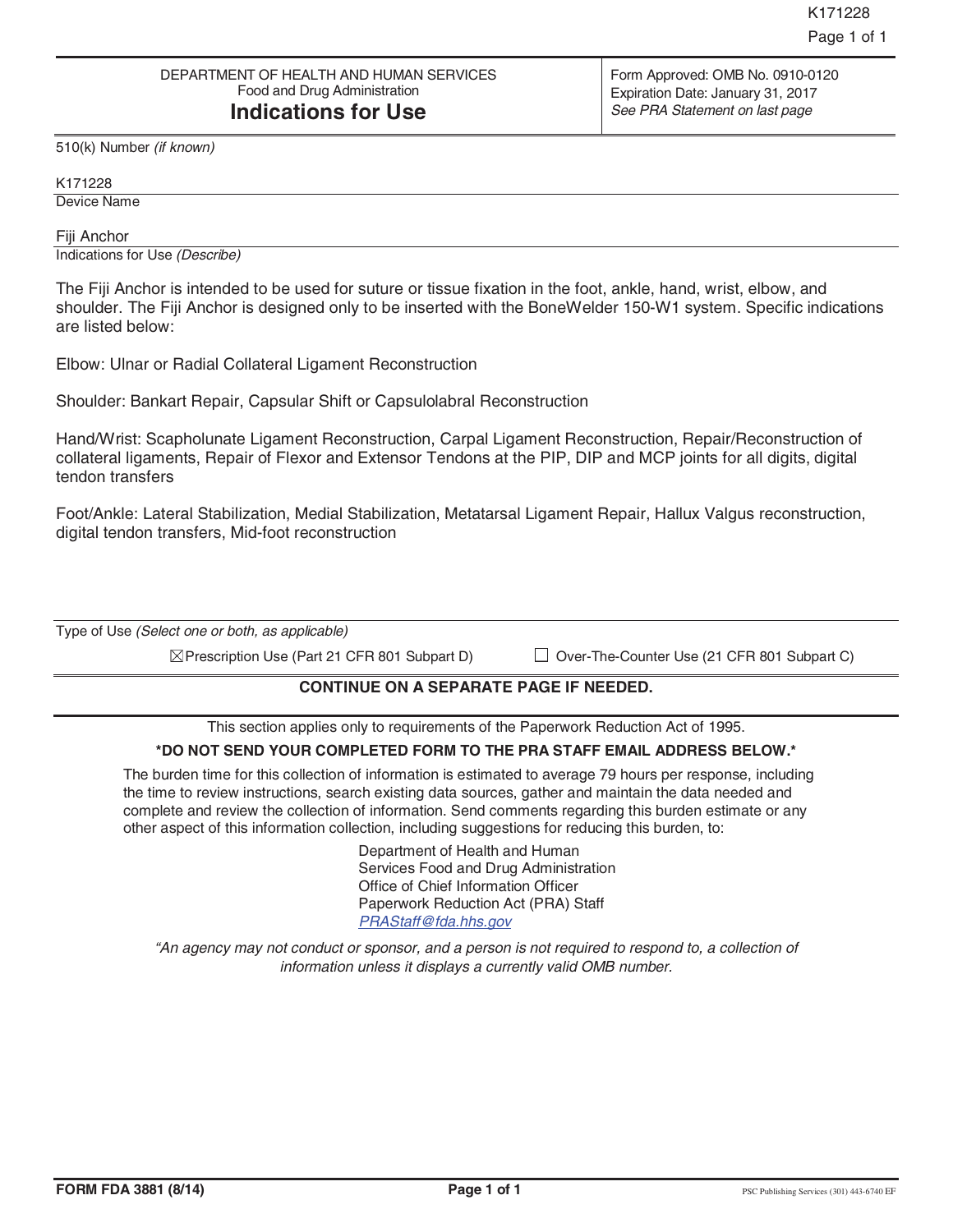# **K171228**

### **510(k) SUMMARY**

#### **SportWelding's Fiji Anchor**

# **Submitter's Name, Address, Telephone Number, Contact Person and Date Prepared**

Sport Welding GmbH Wagistrasse 6 Schlieren, Switzerland

Phone: +41 44 204 61 2821 Facsimile: +41 44 204 61 2820 Contact Person: Joerg Mayer, Managing Director, CTO

Date Prepared: January 17, 2018

#### **Name of Device and Name**

Fiji Anchor

#### **Common or Usual Name**

Fastener, fixation, biodegradable, soft tissue (MAI), class II

Pin, fixation, smooth (HTY), class II

Suture, nonabsorbable, synthetic, polyethylene (GAT), class II

#### **Classification Name**

Single/multiple component metallic bone fixation appliances and accessories (21 CFR 888.3030)

Smooth or threaded metallic bone fixation fastener (21 CFR 888.3040)

Nonabsorbable poly(ethylene terephthalate) surgical suture (21 CFR 878.5000)

#### **Predicate Devices**

- K063479 Arthrex's Bio-PushLock (Primary)
- K143063 Stryker's SonicAnchor System (Reference)

# **Indications for Use**

The Fiji Anchor is intended to be used for suture or tissue fixation in the foot, ankle, hand, wrist, elbow, and shoulder. The Fiji Anchor is designed only to be inserted with the BoneWelder 150-W1 system. Specific indications are listed below: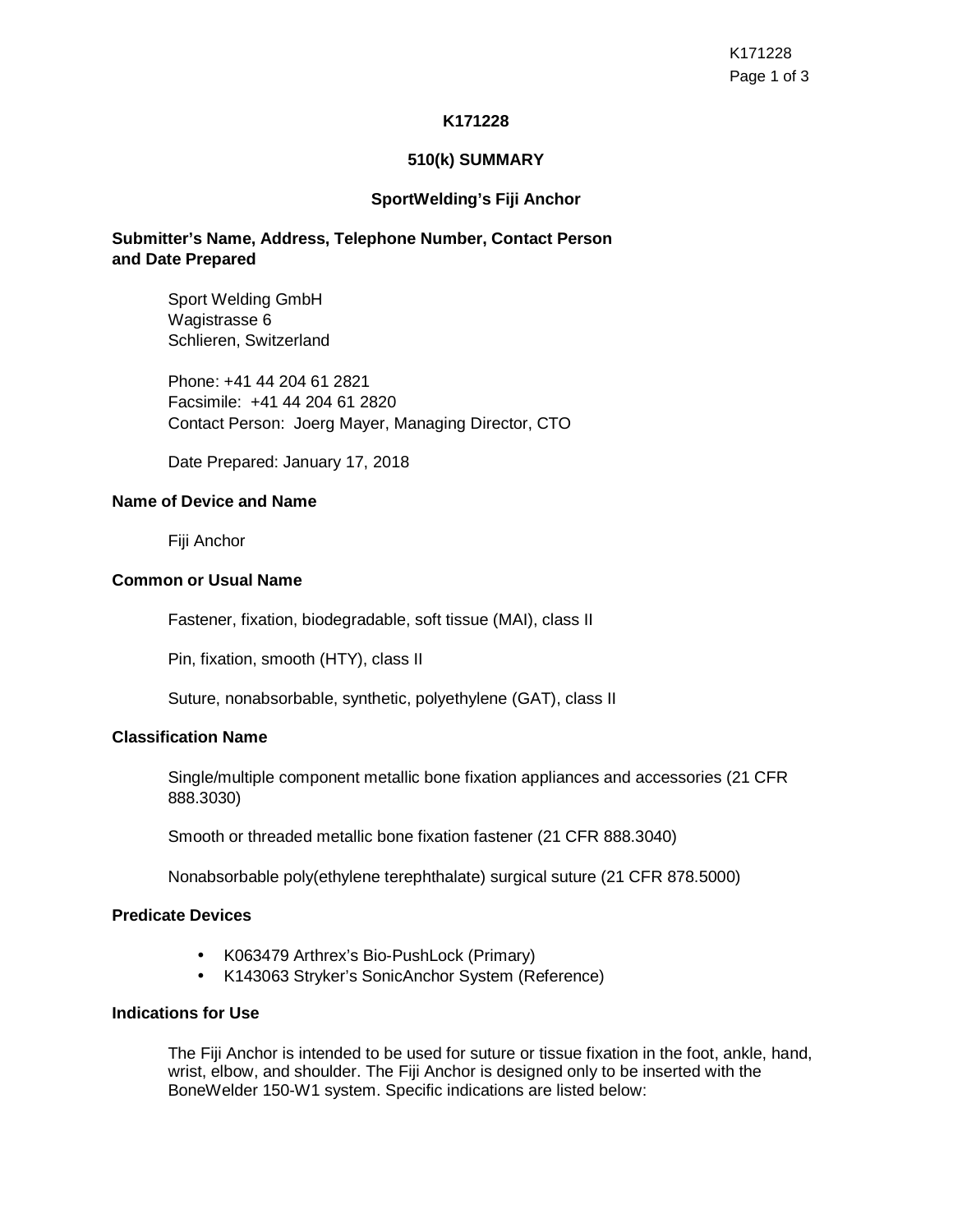Elbow: Ulnar or Radial Collateral Ligament Reconstruction

Shoulder: Bankart Repair, Capsular Shift or Capsulolabral Reconstruction

Hand/Wrist: Scapholunate Ligament Reconstruction, Carpal Ligament Reconstruction, Repair/Reconstruction of collateral ligaments, Repair of Flexor and Extensor Tendons at the PIP, DIP and MCP joints for all digits, digital tendon transfers

Foot/Ankle: Lateral Stabilization, Medial Stabilization, Metatarsal Ligament Repair, Hallux Valgus reconstruction, digital tendon transfers, Mid-foot reconstruction

# **Technological Characteristics**

The Fiji anchor system consists of an implantable anchor, an ultrasound system, and handpiece tip, and a twist drill.

The Fiji Anchor® is made of biocompatible and fully bioresorbable Poly-L-lactide-co-D,Llactide. The in vivo degradation of the Fiji Anchor $^{\circledast}$  is based on the natural physiologic process of hydrolysis, which results in the complete metabolization of the polymer into  $H_2O$ and  $CO<sub>2</sub>$ .

The Fiji Anchor® is a fully bioresorbable implant designed for soft tissue reattachment to bone by means of suture material. The BoneWelding® technology employs ultrasonic energy to liquefy the polymeric components of the Fiji Anchor® at the interface with bone tissue. The liquid polymer flows into the marrow space of the surrounding cancellous bone where it is immediately quenched and provides anchorage of the implant.

The ultrasonic energy for the implantation of the Fiji Anchor® is produced by the BoneWelder<sup>®</sup> ultrasonic generator and applied via the attached handpiece. The handpiece tip (sonotrode) is mounted on the handpiece. It transmits the ultrasonic energy to the Fiji Anchor $^{\circledR}$ . The twist drill is dedicated to be used with the Fiji Anchor $^{\circledR}$ .

#### **Performance Data**

The following tests were performed to demonstrate the substantial equivalence of the Fiji Anchor:

- Software documentation and validation per FDA guidance
- IEC 60601-1 and 60601-1-2 testing
- Material characterization using GPC, inherent viscosity, GCMS, and ICP
- Static pullout testing before and after aging
- Dynamic pullout testing before and after aging
- Creep testing
- Extraction and analysis per ISO 10993-18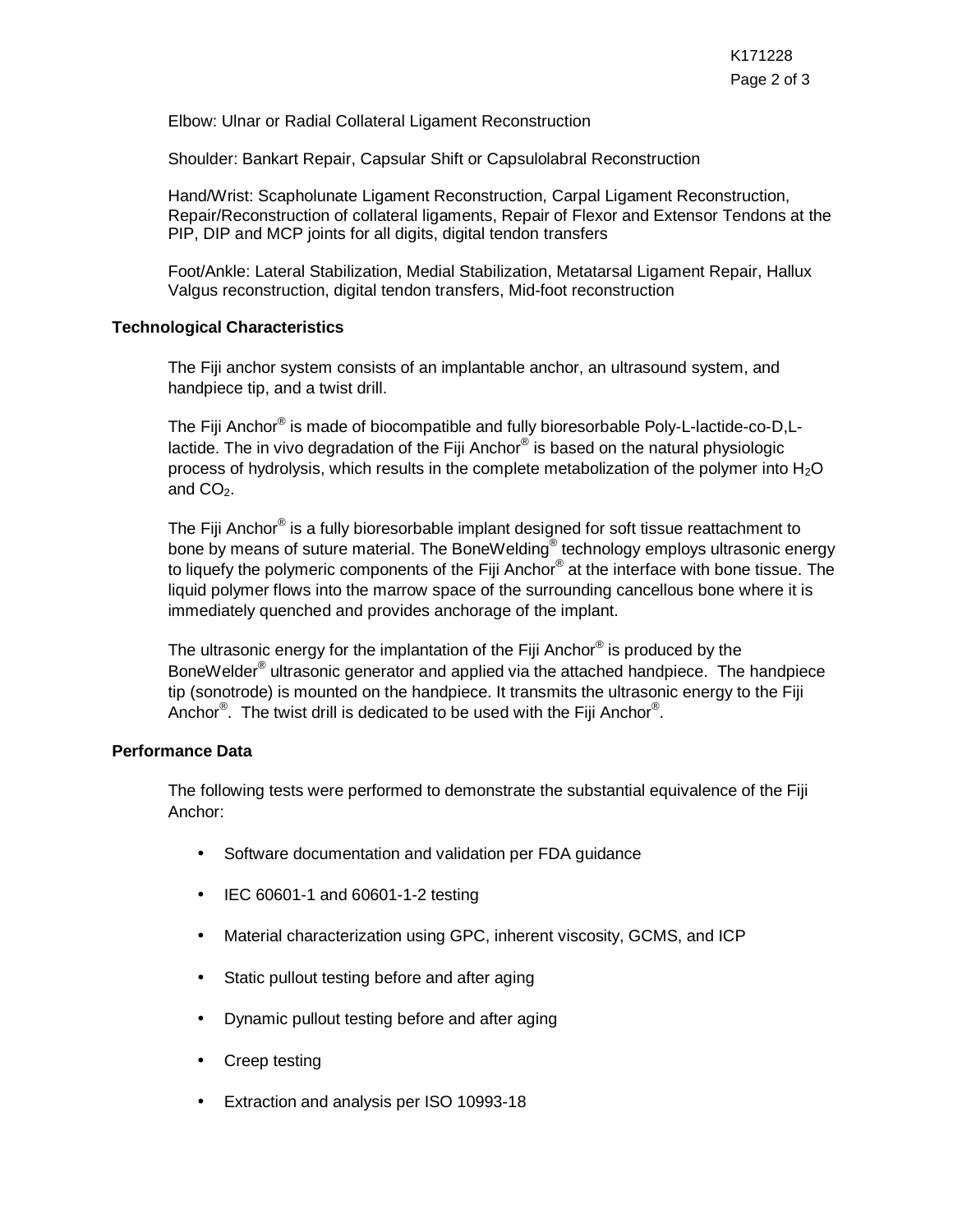- Cytotoxicity testing per ISO 10993-5
- Temperature rise in surrounding bone (porcine bone)
- Lot-to-lot endotoxin testing is also performed per USP <85>

# **Substantial Equivalence**

The Fiji Anchor is as safe and effective as the Arthrex's Bio-PushLock. The Fiji Anchor has the same intended uses and similar indications, technological characteristics, and principles of operation as its predicate device. The minor technological differences between the Fiji Anchor and its predicate devices, summarized in the table below, raise no new issues of safety or effectiveness. Performance data demonstrate that the Fiji Anchor is as safe and effective as Arthrex's Bio-PushLock. Thus, the Fiji Anchor is substantially equivalent.

| <b>Property</b>         | SportWelding Fiji                           | Arthrex 2.5 mm Bio-                         | <b>Stryker Sonic Anchor</b>                           |
|-------------------------|---------------------------------------------|---------------------------------------------|-------------------------------------------------------|
|                         | Anchor                                      | PushLock                                    |                                                       |
| 510(k)                  | Subject                                     | K063497                                     | K143063                                               |
| <b>Components</b>       | Anchor, suture,                             | PEEK eyelet, suture,                        | Anchor, suture,                                       |
|                         | sonotrode, US generator                     | anchor                                      | sonotrode, US generator                               |
| <b>Size</b>             | $2.3 \times 7.2$ mm                         | $2.5 \times 8$ mm                           | $2.5 \times 12$ mm                                    |
| <b>Suture Sizes</b>     | #4-0, #3-0, #2-0, #0, #2                    | $#2-0, #0$                                  | $\overline{42}$ -0, #0, #2                            |
| <b>Insertion Method</b> | Insert anchor into<br>predrilled hole while | Insert eyelet into<br>predrilled hole, then | Partially insert anchor<br>into predrilled hole, then |
|                         | applying US energy                          | secure with                                 | fully insert while                                    |
|                         |                                             | bioresorbable anchor                        | applying US energy                                    |
| <b>Fixation Method</b>  | Ultrasonic melting of the                   | Barbs in a mechanical                       | Ultrasonic melting of the                             |
|                         | polymer into the porous                     | press-fit                                   | polymer into the porous                               |
|                         | cancellous bone                             |                                             | cancellous bone                                       |
| Length of               | Not more than 6                             | N/A                                         | Not more than 12                                      |
| ultrasound              | seconds                                     |                                             | seconds                                               |
| energy delivery         |                                             |                                             |                                                       |
| <b>Suture fixation</b>  | Manual knotting                             | <b>Knotless</b>                             | Manual knotting                                       |
| <b>Material</b>         | <b>PLDLLA</b>                               | PLLA and PEEK                               | <b>PLDLLA</b>                                         |
| <b>Resorbable</b>       | Yes                                         | Partly                                      | Yes                                                   |
| <b>Sterilization</b>    | <b>Sterile</b>                              | <b>Sterile</b>                              | <b>Sterile</b>                                        |

# **Conclusions**

The Fiji Anchor is substantially equivalent to the predicate device.